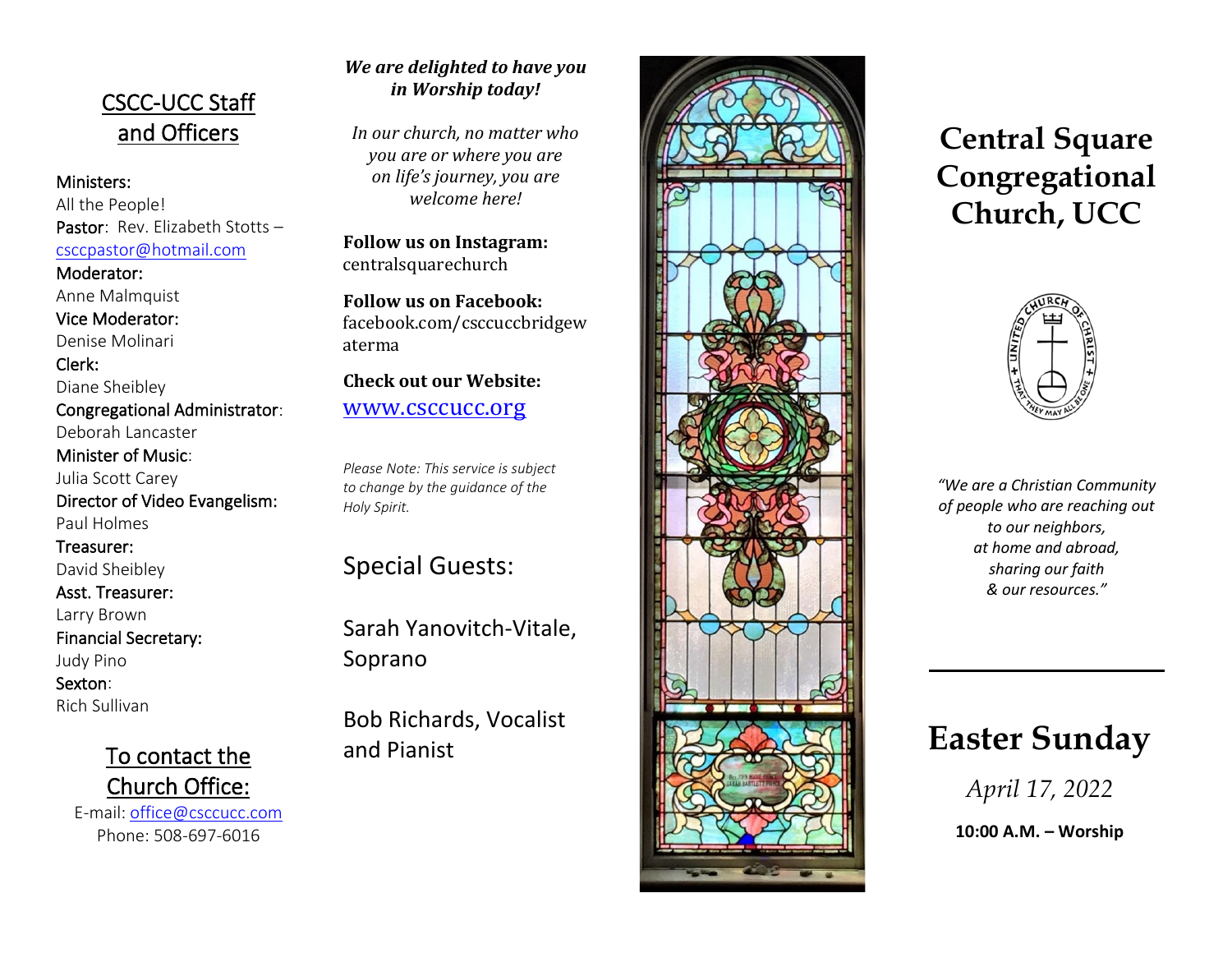| <b>EASTER PRELUDE:</b>                                               |                                            | <b>"</b> The Bells of Easter"                                              | Franklin Ritter                                                                            | THE LORD'S PRAYER<br>(Please use the w    |
|----------------------------------------------------------------------|--------------------------------------------|----------------------------------------------------------------------------|--------------------------------------------------------------------------------------------|-------------------------------------------|
| <b>WELCOME</b>                                                       | Our Father, who                            |                                                                            |                                                                                            |                                           |
| <b>INVITATION TO FELLOWSHIP:</b>                                     |                                            |                                                                            |                                                                                            | Thy kingdom com<br>Give us this day o     |
|                                                                      |                                            | sign the fellowship pad so that we may properly welcome you to our church. | If you are new or visiting, please include your address, phone number, and e-mail when you | who sin against u<br>evil. For thine is t |
| <b>CHORAL INTROIT:</b>                                               |                                            | "Now the Green Blade Riseth"                                               |                                                                                            | <b>PRAYER RESPONSE:</b>                   |
| <b>GOSPEL READING:</b>                                               |                                            | John 20:1-18                                                               | (Pew Bible p.882-883)                                                                      | <b>FLOWERING OF THE</b>                   |
| *EASTER LITANY (inspired by 1 Corinthians 15:1-11 and Acts 10:34-43) |                                            |                                                                            |                                                                                            | <b>EASTER ACCLAMATIC</b>                  |
| One:                                                                 | Siblings in Christ, today we tell a story. |                                                                            |                                                                                            | One:                                      |
| All:                                                                 | Christ appeared to the disciples.          |                                                                            |                                                                                            | Many:                                     |
| One:                                                                 |                                            |                                                                            | Siblings in Christ, today we receive a promise.                                            |                                           |
| All:                                                                 |                                            | Christ appears to us.                                                      | *CLOSING HYMN #24                                                                          |                                           |
| One:                                                                 |                                            | Siblings in Christ, today is a day of hope.                                |                                                                                            |                                           |
| All:                                                                 |                                            | Christ will appear again.                                                  | *MUSICAL BENEDICT                                                                          |                                           |
| One:                                                                 |                                            |                                                                            | Siblings in Christ, this is the mystery that we share,                                     | When They Co                              |
|                                                                      |                                            | this is the good news that we proclaim.                                    |                                                                                            | Going to Heav                             |
| All:                                                                 |                                            | Christ appears to us now.                                                  |                                                                                            | (From Twelve                              |
| <b>*PRAYER OF INVOCATION</b>                                         |                                            |                                                                            |                                                                                            | *EASTER ACCLAMATI                         |
| This is the day you have made, O Holy One, and we rejoice!           |                                            |                                                                            |                                                                                            | One:                                      |
| Come. Let the world know you dwell with us.                          |                                            |                                                                            |                                                                                            | Many:                                     |
|                                                                      |                                            | Stir our souls with love and hope,                                         |                                                                                            |                                           |

*(Please use the wording that is most meaningful for you)* art in heaven, hallowed be thy name. ne; Thy will be done on earth as it is in heaven. ur daily bread and forgive us our sins as we forgive those is. And lead us not into temptation, but deliver us from he kingdom, and the power, and the glory forever. Amen.

| <b>PRAYER RESPONSE:</b>       | "Were You There?" Trad. Spiritual                     |  |  |  |
|-------------------------------|-------------------------------------------------------|--|--|--|
| <b>FLOWERING OF THE CROSS</b> |                                                       |  |  |  |
| <b>EASTER ACCLAMATION</b>     |                                                       |  |  |  |
|                               | One: Christ is risen! Alleluia!                       |  |  |  |
| Many:                         | Christ is risen indeed! Alleluia!                     |  |  |  |
| *Closing Hymn #240:           | "Jesus Christ Is Risen Today"                         |  |  |  |
| *MUSICAL BENEDICTION          |                                                       |  |  |  |
| When They Come Back           |                                                       |  |  |  |
| Going to Heaven?              |                                                       |  |  |  |
|                               | (From Twelve Poems of Emily Dickinson) Aaron Copeland |  |  |  |
| <b>*EASTER ACCLAMATION</b>    |                                                       |  |  |  |
|                               | One: Christ is risen! Alleluia!                       |  |  |  |
| Many:                         | Christ is risen indeed! Alleluia!                     |  |  |  |

**POSTLUDE:** *"Christ the Lord is Risen Today"* Paul Taylor



**Central Square Congregational Church, United Church of Christ**

71 Central Sq, Bridgewater MA 02324 - **Phone:** 508-697-6016 **Visit us online** at csccucc.org - **Email us** a[t office@csccucc.com](about:blank)

#### **REFLECTION**

**MUSICAL MEDITATION: "***I Know That My Redeemer Liveth"* Handel

**\*HYMN #233:** *"Christ the Lord Has Risen Today"*

**and let our feet dance for joy on your good earth. Open our eyes to the hopes and needs of this planet,**

**Embolden our hearts to works of justice in your name. Be present to us. Empower us with your resurrection of life.**

**PRAYER FOR EASTER SUNDAY**

**and all who share its life.**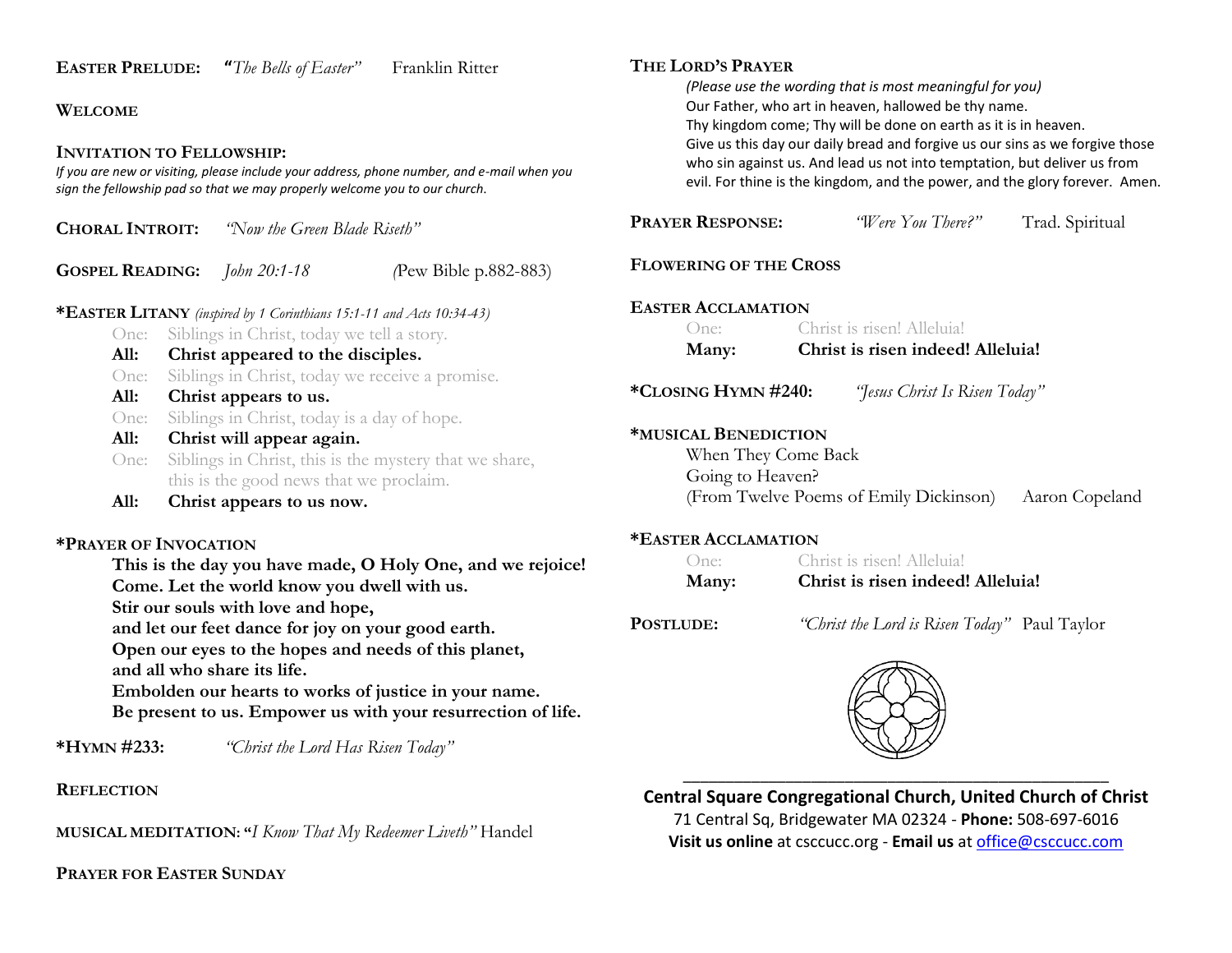#### Mustard Seeds Prayer List of the People

For the week of April 17– April 24, 2022

*Please note: Prayer requests should be submitted by calling the Church Office at: (508) 697-6016 or by e-mail to: [office@csccucc.com](mailto:office@csccucc.com) no later than 12:00 noon on Mondays.*

#### *Continued prayers for all veterans and those serving on active duty in the military both in the United States and abroad.*

- Prayers of health and healing for Tami Kurahara who is recovering from breast cancer. (4/12)
- Prayers for the Pioppi Family who are struggling with the loss of their daughter, Ava. (4/12)
- Continued prayers for the DenBesten family on the loss of Terry (4/12)
- Prayers of celebration to John and Lin Schuller as they celebrate their 62<sup>nd</sup> wedding anniversary. (4/12)
- Prayers of health and healing for Mason Abboud's grandparents (3/31)
- Prayers of health and healing for Janet Colford who is now recovering at home. (3/29)
- Prayers of comfort for the Hoyt Family on the death of their brother and brother-in-law, Christopher (3/29)
- Prayers of comfort for Herb Doniger and his family who is now in the hospital long-term. (3/29)
- Prayers of health and healing for Ron Reynolds who is recovering at home from recent heart surgery. (3/29)
- Prayers for Lynn Pietras who is recovering from surgery. (3/28)
- Prayers for members of Gloria Weinrebe's family who are suffering many health issues. (3/28)
- Prayers for all who are suffering due to the continued war in the Ukraine. (3/28)
- Prayers for the extended Sheibley family, whose uncle Jeff Medler is in the ICU with heart-related struggles. (3/28)
- Continued prayers of health and healing for Carl Albro and his wife, Donna. Carl is recovering from recent surgery and other health complications. (3/28) (continued on back page)

#### Mustard Seeds Prayer List of the People

For the week of April 17– April 24, 2022 (continued)

- Continued prayers for Al Lindsey to gain back his strength and independence. We celebrate that Al now has an electric wheelchair and handicap van to go places and see people. (3/22)
- Prayers of health and healing for all those suffering from COVID and other related illnesses (3/17)
- Prayers of support and continued healing for Mike Bundock (3/16)
- Prayers of health and healing for Michelle VonLocum (3/14)
- Prayers of health and healing for Terry Burke and his wife, Sally. Terry is recovering from recent surgery. (2/24)
- Prayers for Jac and their partner Brooke. (1/25)



Monday, April 18th is Patriot's Day and the Church Office will be closed.

Wednesday, April 20th at 7:00 p.m. - Cabinet Meeting in Fellowship Hall

Saturday, April 30<sup>th</sup> at 7:00 p.m. BSU Spring Concert

Sunday, May 1st is Communion Sunday at 10:00 a.m. There will also be a Communion and Craft service at 6:00 p.m.

Monday, May 2<sup>nd</sup> from 6:00 – 7:30 p.m. – Food Pantry Open

Wednesday, May 4<sup>th</sup> at 6:00 p.m. Women's Guild & Fellowship Annual Banquet – Fireside Inn in Middleboro